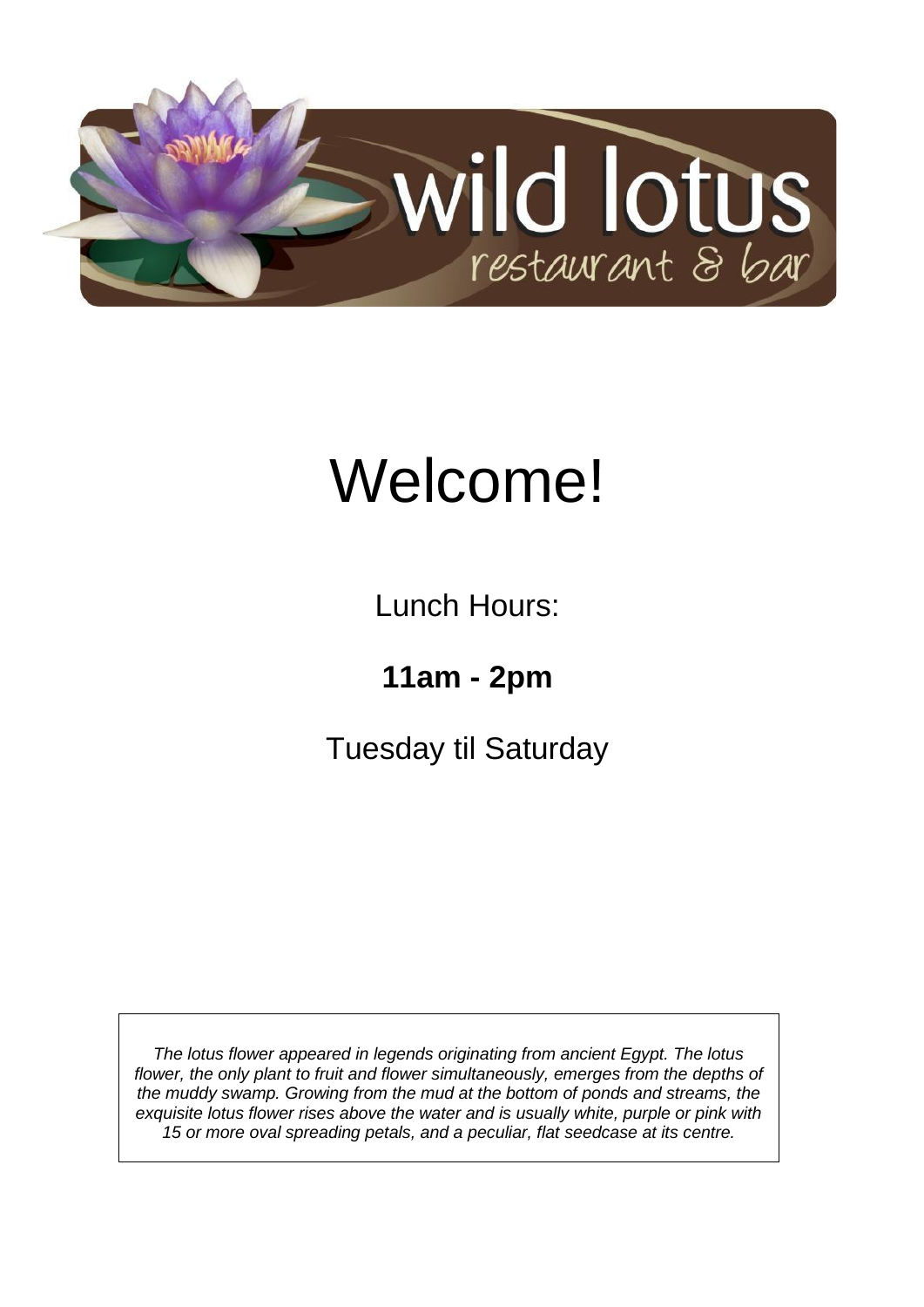# **Specials**

#### **Honey and Rosemary Lamb Shank (Gluten Free) \$15.-**

Slow cooked Lamb Shank, with Red Wine Gravy Served with Salad & Chips

## **Barbeque Braised Pork Belly (Gluten Free) \$15.-**

Our very popular Pork Belly, braised for 5 hours in Chef's Smoky Barbeque Sauce Served with Salad & Chips

### **Black Angus Rump 300 gram (Gluten Free) \$15.-**

With Salad & Chips, cooked to your liking, with a choice of one sauce: Mushroom / Pepper / Red Wine / Creamy Garlic or Spicy Chilli Jam **(All Gluten Free)**

#### *Steak Extra's:*

**Reef & Beef (Gluten Free)** Prawns, Scallops & Calamari in Creamy Garlic Sauce **\$8.50 Classic (Gluten Free)** Caramelized Onion, Bacon Strips & Mushroom Gravy **\$6.50** Extra / Double Sauce **\$3.50 ea**

## **Desserts**

#### *Baked Chocolate Cob Loaf (for 2 people to share) \$19.50*

With marshmallows & Seasonal Fruit

**-** - **Sticky Date Pudding** with Butterscotch Sauce & Ice Cream

- **Strawberry**, Kiwi Fruit & Malibu Cream Pavlova **(Gluten Free)**

- **Hot Apple & Rhubarb Pie** with Vanilla Ice Cream

- **Traditional** Baileys Crème Brûlée **(Gluten Free)**

- **Coconut,** Lime & Passion Fruit Panna Cotta **(Dairy & Gluten Free)**

| <b>All Sweets</b>                        | \$12.50 |
|------------------------------------------|---------|
| <b>Sharing Plate (choose 3)</b>          | \$29.50 |
| Heavens Plate (all of the above)         | \$59.50 |
| (All desserts except Chocolate Cob Loaf) |         |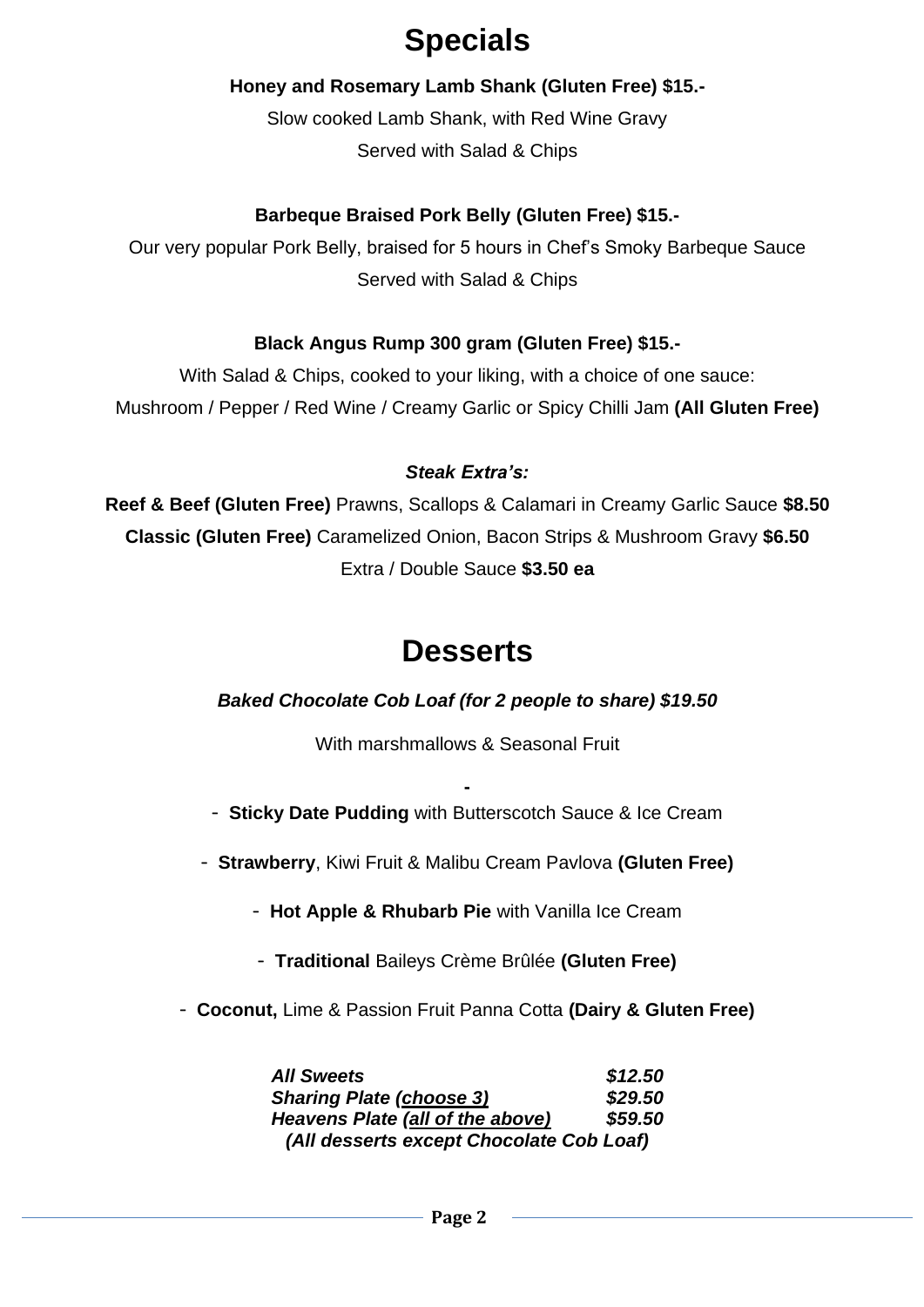# **Breads & Entrées**

| <b>GARLIC BREAD</b>                                                                                       |                               |                       | \$7.50  |
|-----------------------------------------------------------------------------------------------------------|-------------------------------|-----------------------|---------|
| 4 Slices of Toasted Bread with Garlic Butter                                                              |                               |                       |         |
| <b>PARMESAN CRUSTED GARLIC BREAD</b>                                                                      |                               |                       | \$9.50  |
| 4 Slices of Toasted Bread with Parmesan Cheese & Garlic Butter                                            |                               |                       |         |
| <b>TURKISH BREAD WITH DIPS</b>                                                                            |                               |                       | \$7.50  |
| Grilled slices of Turkish Bread served with Chef's trio of assorted Dips                                  |                               |                       |         |
| <b>TURKISH BREAD WITH DUKKAH</b>                                                                          |                               | (Dairy Free) \$7.50   |         |
| Dukkah (Egyptian Nuts & Spices) served with Extra Virgin Olive Oil & Balsamic<br><b>Vinegar Reduction</b> |                               |                       |         |
|                                                                                                           |                               |                       |         |
| <b>CLASSIC TOMATO BRUSCHETTA (3 Pieces)</b>                                                               |                               |                       | \$9.50  |
| Spanish Onion & Basil, Parmesan Cheese and Balsamic Vinegar                                               |                               |                       |         |
| <b>EYE FILLET CARPACCIO</b>                                                                               |                               | (Gluten Free) \$15.50 |         |
| Finely sliced Raw Beef, Served with Italian Basil Pesto & Parmesan Cheese                                 |                               |                       |         |
| <b>CRISPY FRIED CAMEMBERT</b>                                                                             |                               |                       | \$14.50 |
| In House crumbed wedges of Camembert Cheese, served with Apricot & Chilli Sauce                           |                               |                       |         |
| <b>GOATS CHEESE AND WALNUT TART</b>                                                                       |                               |                       | \$14.50 |
| Creamy South Australian Goat's Cheese and Walnuts served in Pastry with                                   |                               |                       |         |
| <b>Balsamic Onion Marmalade</b>                                                                           |                               |                       |         |
| <b>MORETON BAY BUGS (Thenus Crayfish)</b>                                                                 | (Gluten Free) 2 Bugs - Entree |                       | \$34.50 |
| Grilled in fresh Dill Butter, Served with Aioli                                                           | 4 Bugs - Main                 |                       | \$49.50 |
| <b>COCONUT CRUSTED PRAWNS</b>                                                                             | (Gluten Free) Entrée (6)      |                       | \$17.50 |
| Fried Prawns coated in Shredded Coconut, with Mango Chutney                                               |                               | Main<br>(12)          | \$29.50 |
| <b>LIME &amp; BLACK PEPPER CALAMARI</b>                                                                   | (Gluten & Dairy Free) Entree  |                       | \$14.50 |
| Tender Calamari, Served with Aioli & a Nut Sprinkle                                                       |                               | <b>Main</b>           | \$24.50 |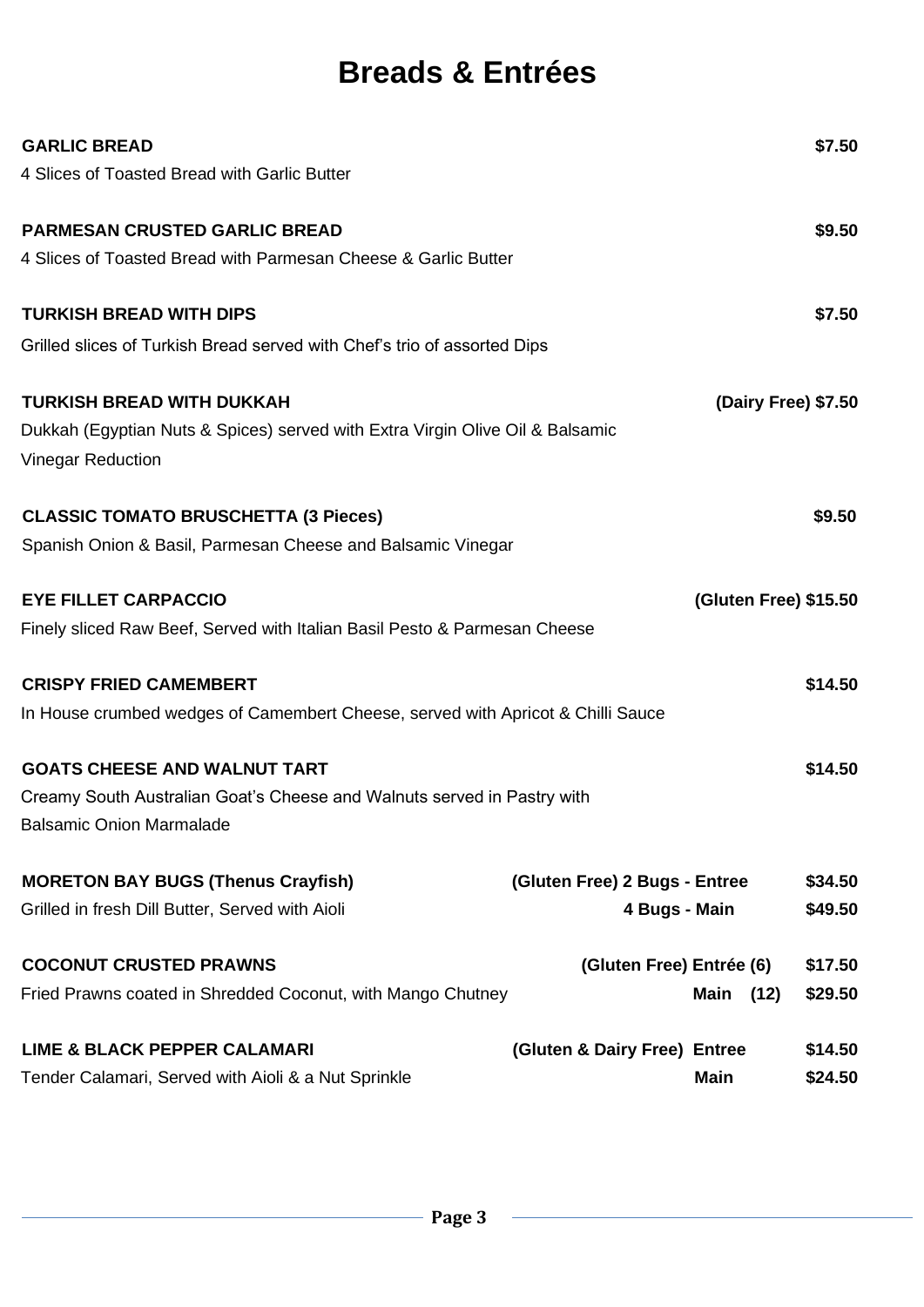# **Oysters &Scallops**

## **NATURAL (Gluten Free)**

| <b>Coffin Bay Oysters</b>                                     | $\frac{1}{2}$ Dozen <b>\$21.50</b> | 1 Dozen \$36.50 |  |
|---------------------------------------------------------------|------------------------------------|-----------------|--|
| Hervey Bay Scallops <sup>1</sup> / <sub>2</sub> Dozen \$21.50 |                                    | 1 Dozen \$36.50 |  |

Our Natural Scallops are Grilled with Butter & Fresh Lemon

#### **or with a TOPPER (All are Gluten & Dairy free except Mediterranean)**

*(Toppers only come in lots of 6, please do not mix)* 

| <b>Coffin Bay Oysters</b>  | $\frac{1}{2}$ Dozen                        | \$23.50 | 1 Dozen                                            | \$39.50 |
|----------------------------|--------------------------------------------|---------|----------------------------------------------------|---------|
| <b>Hervey Bay Scallops</b> | $\frac{1}{2}$ Dozen                        | \$23.50 | 1 Dozen                                            | \$39.50 |
| - KILPATRICK               |                                            |         | Bacon Strips in classic Kilpatrick sauce (GRILLED) |         |
| - MEDITERRANEAN            | <b>Basil Pesto with Parmesan Cheese</b>    |         | (GRILLED)                                          |         |
| - LOTUS                    | Smoked Capsicum Puree and Spicy Chilli Jam |         |                                                    |         |
| - ASIAN                    | Thai Basil, Coriander & Sweet Soy          |         |                                                    |         |

**- BLOODY MARY SHOTS**Vodka, Tomato juice & Tabasco served in a shot glass

# *Salads*

In House smoked Chicken Breast slices served with Avocado, Roasted Butternut pumpkin and Macadamia Nuts. With Honey Mustard dressing

#### **CALAMARI & TIGER PRAWN PESTO SALAD (Gluten free) \$17.50**

Tender Calamari pieces and Tiger prawns fried in Basil Pesto, sprinkled with Crushed Macadamia Nuts

Marinated Breast of Chicken, seared in mild Thai Dressing with Smoked Capsicum and Sesame

#### **SMOKED CHICKEN SALAD (Gluten & Dairy Free) \$18.50**

**THAI CHICKEN SALAD (Gluten & Dairy free) \$16.50**

**Page 4**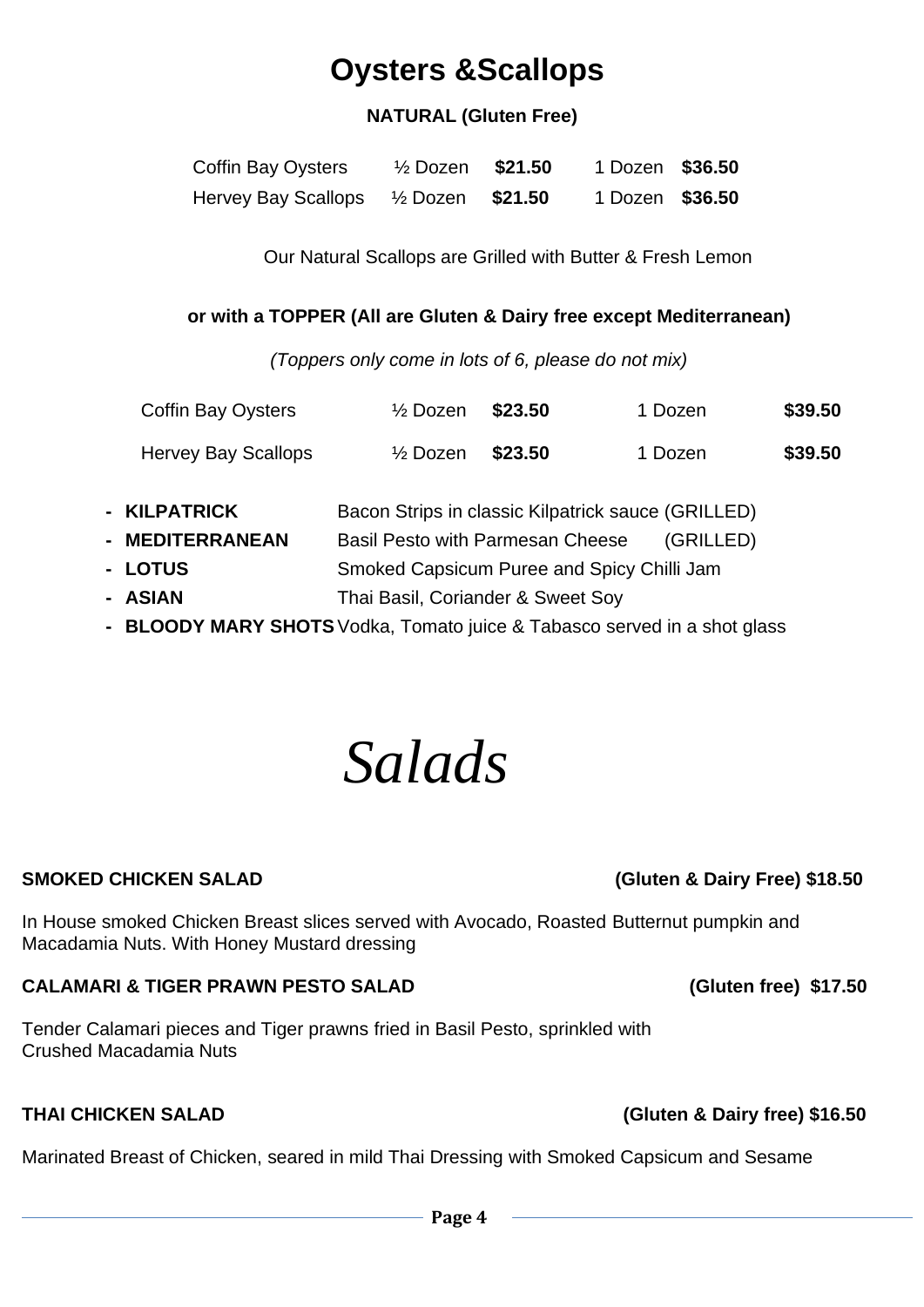# **Main Courses**

| <b>AUSTRALIAN SEAFOOD MEDLEY</b>                                                        | <b>(Gluten Free) \$34.50</b> |
|-----------------------------------------------------------------------------------------|------------------------------|
| Combination of Scallops, Prawns, Calamari & Fillet of Fish, cooked in a Creamy          |                              |
| Garlic sauce. Served with Roasted Chat Potatoes and Salad.                              |                              |
| <b>TASMANIAN TASSAL SALMON</b>                                                          | (Gluten Free) \$26.50        |
| Medium Rare Salmon served with Salsa Verde, with Chat potatoes and Green Salad          |                              |
| <b>TENDER DUCK, MUSHROOM &amp; PUMPKIN RISOTTO</b>                                      | (Gluten Free) \$25.50        |
| In House Braised Duck with Mushrooms, Macadamia Nuts & Roasted                          |                              |
| Pumpkin. Finished with Parmesan Cheese                                                  |                              |
| <b>CREAMY GARLIC SEAFOOD RISOTTO</b>                                                    | (Gluten Free) \$27.50        |
| Pan seared Prawns, Hervey Bay Scallops & Tender Calamari in a Creamy Garlic             |                              |
| Risotto with Spinach, Tomato, Basil & Spanish Onion. Topped with Parmesan Cheese        |                              |
| <b>HERVEY BAY SCALLOP &amp; SPANNER CRAB RISOTTO</b>                                    | (Gluten Free) \$26.50        |
| Our finest local Scallops paired with Tender Spanner Crab meat, cooked in a Dill        |                              |
| Risotto With Baby Spinach and topped with Parmesan Cheese                               |                              |
| <b>NEAPOLITAN SEAFOOD PASTA</b>                                                         | \$25.50                      |
| Prawns, Scallops & Calamari tossed with Traditional Neapolitan Sauce & Fettuccini, with |                              |
| Baby Spinach & Kalamata Olives. Finished with Parmesan Cheese                           |                              |
| <b>DUCK LEG CONFIT</b>                                                                  |                              |
| With Chat potatoes, Green Salad, Balsamic Vinegar                                       | <b>(Gluten Free) \$34.50</b> |
|                                                                                         |                              |
| <b>CHICKEN SCHNITZEL</b>                                                                | $$15. -$                     |
| Tender crumbed Chicken Breast, served with salad and chips and your choice of sauce:    |                              |
| Wild Mushroom / Mountain Pepper / Red Wine Gravy / Creamy Garlic or Spicy Chilli Jam    |                              |
| SMOKED CHICKEN, BACON AND ROASTED CAPSICUM PASTA                                        | \$24.50                      |
| Creamy Garlic based Pasta with succulent pieces of in house Smoked Chicken.             |                              |
| Bacon, Roasted Capsicum & Baby Spinach. Finished with Parmesan Cheese.                  |                              |